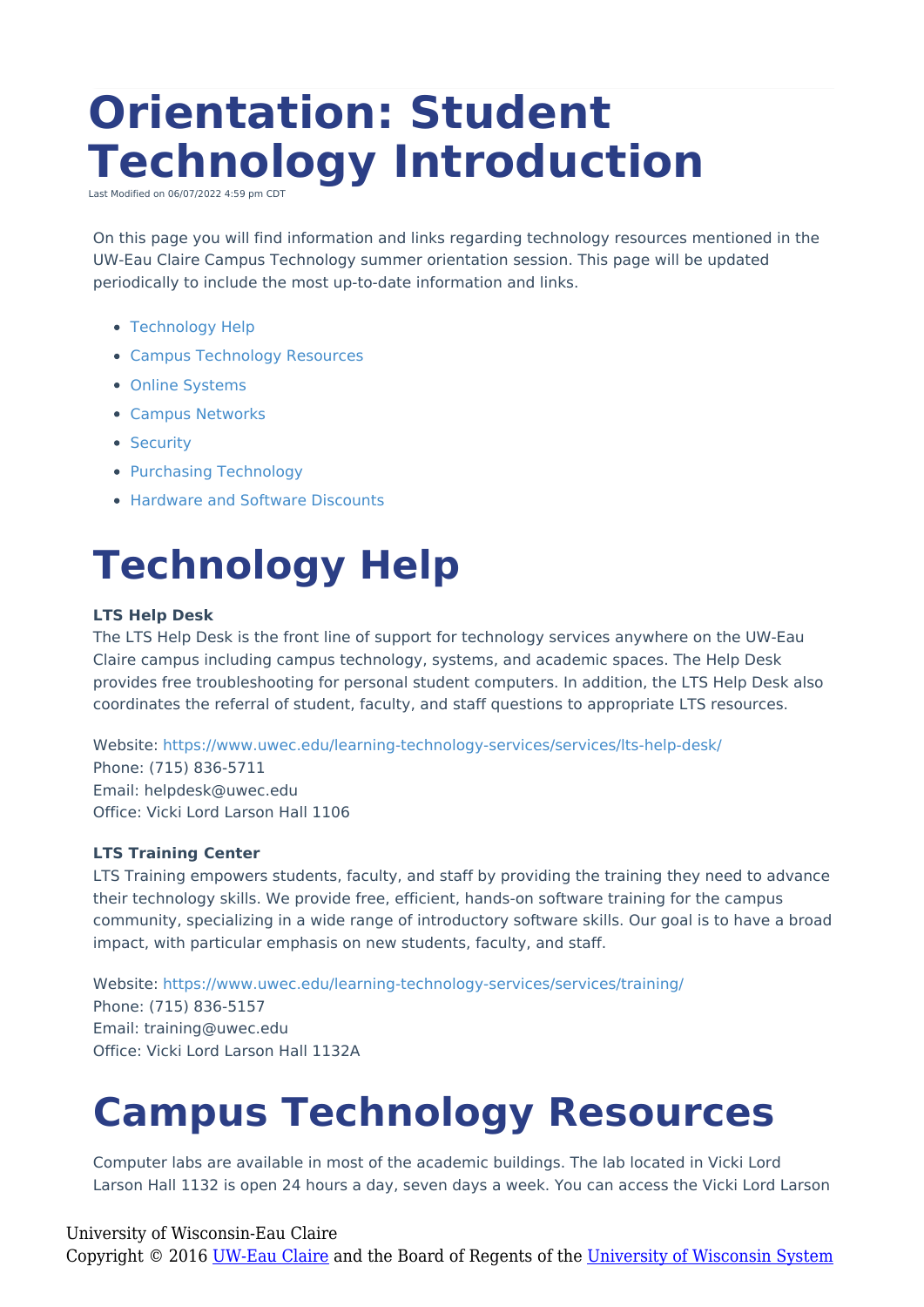Hall 1132 lab after normal building hours by using the Blugold Card security swipe on the riverside entrance of McIntyre Library or on the exterior doors of the Breezeway between Vicki Lord Larson Hall and Schofield Hall.

#### **Virtual Lab (VMWare Horizon)**

UW-Eau Claire has a virtualized computer lab [environment](https://www.uwec.edu/kb/article/software-lab-anywhere-virtual-lab/), which is available from any computer with an internet connection. This gives you access to a great deal of University software and resources without actually having to be in a lab. Point your web browser to [virtual.uwec.edu](https://virtual.uwec.edu) to use this service online or down load the desktop client.

#### **Student Equipment Checkout**

Students currently enrolled at UW-Eau Claire are eligible to checkout a variety of [technology,](https://www.uwec.edu/Library/reserve/laptop.htm) such as laptops, cameras and other technology, from McIntyre Library Circulation Desk.

#### **Mobile Printing**

In three simple steps the new PaperCut mobile printing solution allows you to print directly from a computer or smartphone, walk up to any of the PaperCut printers on campus, and release your document on-demand. You will also have options to create copies or scan documents directly to your University email account. For more info, please visit the Mobile [Printing](https://www.uwec.edu/kb/article/mobile-printing/) knowledge base article.

#### **Cloud Storage**

Students have cloud-based storage options available through [Microsoft](https://www.uwec.edu/kb/article/office-365-onedrive-introduction/) OneDrive. This service offers simple access through the OneDrive web portal, via the desktop application on a personal or lab computer, and from mobile devices. It's also closely integrated into the Microsoft Office suite of applications.

### **Online Systems**

#### **MyBlugold CampS**

[CampS](https://camps.uwec.edu/) is our online tool for managing student academic, financial, and personal information. Among its many functions are the course registration system, degree audits, and billing information.

#### **Canvas**

[Canvas](https://www.uwec.edu/canvas/) is an innovative learning management system used by UW-Eau Claire faculty and instructional staff to enhance face-to-face instruction or teach courses totally online. Canvas allows "anytime, anywhere" access to course-related files, electronic drop boxes for assignments, online quizzes and tests, e-mail, and grades.

#### **Omnilert Emergency Notification System**

If there should ever be an emergency that would effect campus, the campus emergency notification system would alert you from a number of campus systems (email, webpage, University computers). A notification can also be sent to your personal cell phone and non-University email address. For more information on how to configure the Omnilert system on your personal technology, please visit the University Emergency Information webpage at [uwec.ly/emergency](https://uwec.ly/emergency).

#### **UW-Eau Claire Email**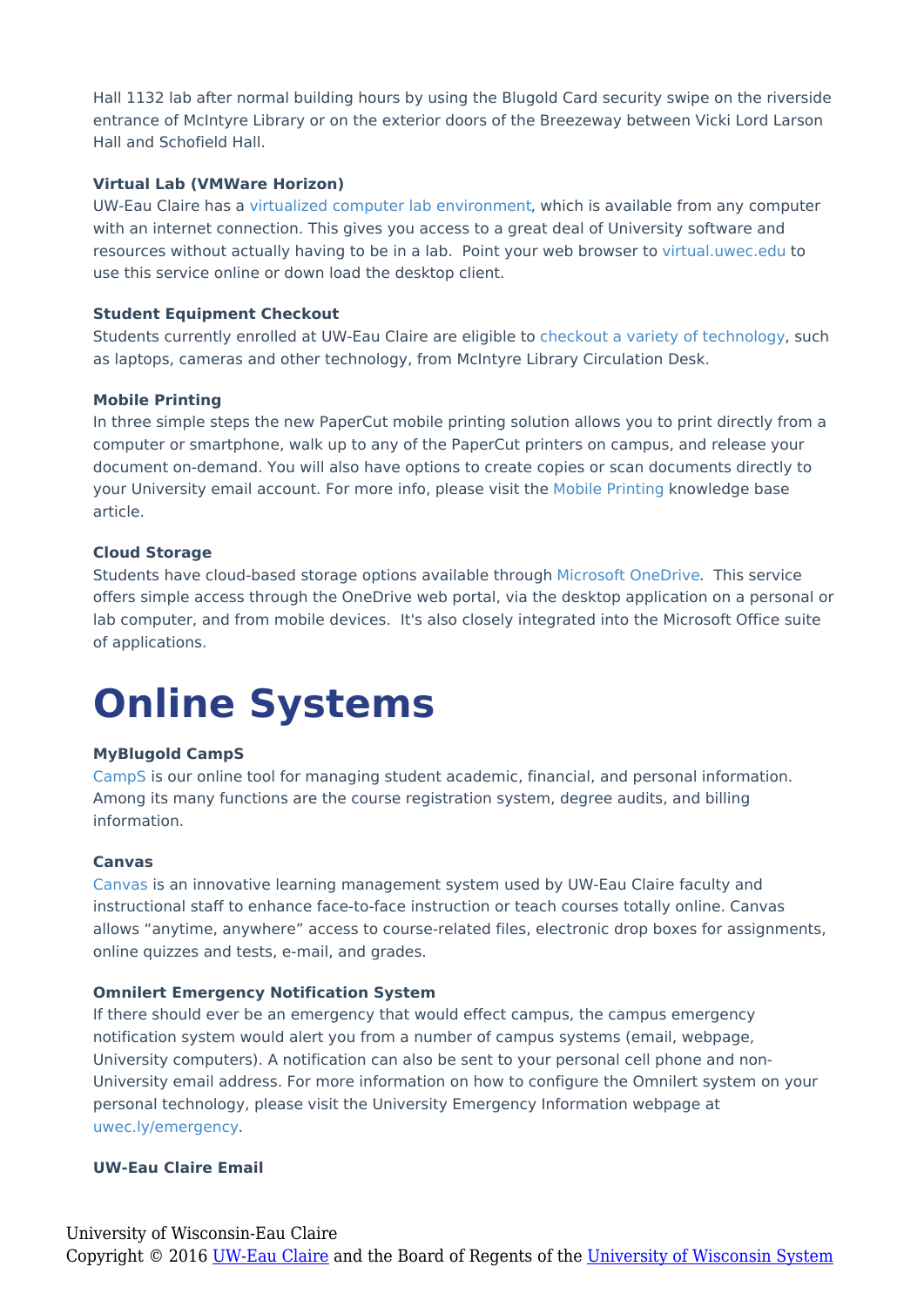Email is our campus web portal for the email [system](https://webmail.uwec.edu/). Students should begin checking their campus email before classes begin. You can also find it linked from most campus web pages by clicking the envelope icon on the left side of the toolbar at the top of campus webpages. For more info on adding your University email account to your phone, please refer to the following Knowledge Base articles:

Set up email on your Apple iOS [devices](https://www.uwec.edu/kb/article/office-365-configure-the-mail-app-on-ios-devices/) Set up email using the Outlook app on your Google Andriod [Devices](https://www.uwec.edu/kb/article/office-365-configure-the-outlook-app-on-android-devices/#configure)

### **Campus Networks**

Students should use the WiFi network named **UWEC**. You'll find it available in all University buildings and outdoor spaces. When you connect to this network, you will be prompted to provide your University login credentials before you are able to connect.

For other devices such as gaming consoles, SmartTV's and other non-standard devices that you would like to use in the residence halls, use the "UWECreshall" network SSID. You will need to first register your device's MAC Address at in order to connect to this network. How to Find Your Devices MAC [Address](https://www.uwec.edu/files/4571/How-to-find-MAC-addresses.pdf)

### **Security**

#### **Passwords**

There is a lot of information about you stored in your account. Remember that the key to your University account is your password. Make certain that it is unique and never share it with anybody. Use the following links for information about changing or resetting your UW-Eau Claire password: Change or Reset Your UWEC [Password](https://www.uwec.edu/kb/article/security-passwords/#change)

#### **Two-Factor Authentication (Duo Security)**

Two-Factor authentication provided by Duo Security adds another layer of protection to your University account. When logging into certain University systems with your password, Duo will provide a prompt for you to confirm by either allowing or denying access. This helps prevent unwanted access to University systems if the student did not initiate the request. For more information, please read our [overview](https://www.uwec.edu/kb/article/services-duo-overview/) of the Duo System. All new students will receive an enrollment email for Duo Security shortly after they have registered for classes.

#### **VPN**

In order to access your Shared Drives from your computer or device from an off-campus location, you must connect to our network via a VPN. Refer to the VPN Installation and Use [\(GlobalProtect\)](https://www.uwec.edu/kb/article/vpn-installation-and-use-globalprotect/) guide for more information.

#### **Phishing**

Phishing is an attempt to acquire important personal information, such as passwords or credit card numbers, by pretending to be a legitimate resource. A common way to accomplish this sort of attack is via phishing emails. There has been an influx of phishing email attacks against university users, making knowledge about phishing attacks and password security incredibly important for UW-Eau Claire faculty, staff, and students. Remember that the University will never ask for personal information over email. Always examine email messages skeptically, and if you need help discerning if something is legitimate, contact LTS for help. For more information, you can read the

#### University of Wisconsin-Eau Claire

Copyright © 2016 [UW-Eau Claire](http://www.uwec.edu) and the Board of Regents of the [University of Wisconsin System](http://www.uwsa.edu/)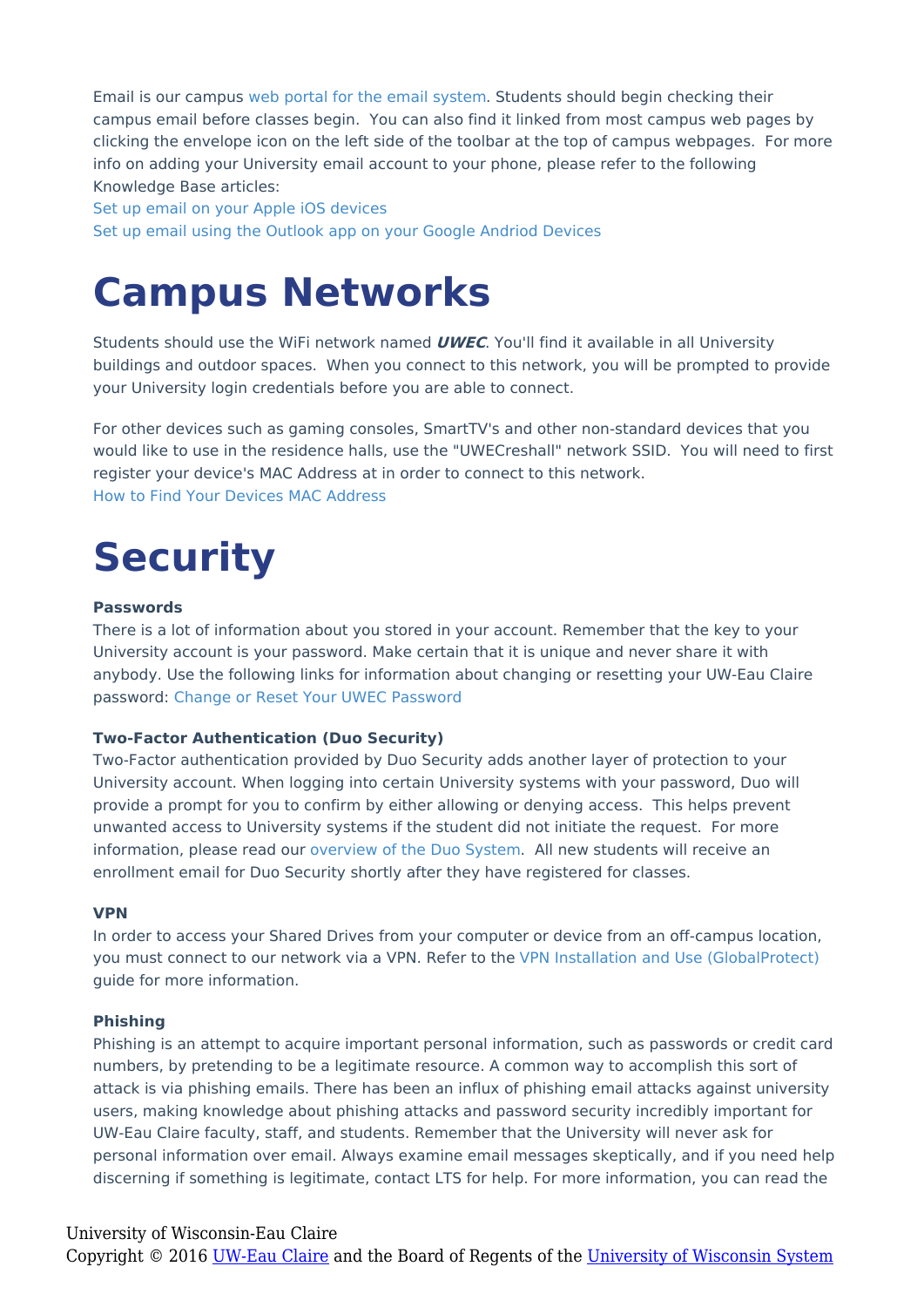[Phishing](http://kb.uwec.edu/help/security-phishing-attacks) Attacks article.

#### **Copyright**

Using University resources, such as the campus network, to violate copyright laws is a breach of the University code of conduct. For information on our file-sharing policy and the ramifications of breaching this policy, please refer to the UW-Eau Claire's File [Sharing](https://www.uwec.edu/copyright/uwec-file-sharing-policy/) policy.

### **Purchasing Technology**

#### **Purchasing Technology Overview**

If you're looking for some guidance when purchasing new technology, please refer to our Personally Owned [Technology](https://www.uwec.edu/kb/article/purchasing-personally-owned-technology/) knowledge base article to get started. Always feel free to contact the LTS Help [Desk](http://www.uwec.edu/lts) if you have more specific questions.

#### **College of Business Laptop Requirement**

Students with majors in the College of Business are required to have a laptop and will need to bring it to class when instructed. You will find details on laptop specifications on UW-Eau Claire's Laptop [Requirements](https://www.uwec.edu/academics/college-business/laptop-requirement/) page.

#### **College of Nursing Laptop Requirement**

All undergraduate students in the TBSN program track are required to have individual in-class access to a wireless-enabled laptop. You'll find details on the laptop specifications on UW-Eau Claire's BSN Admission [Requirements](https://www.uwec.edu/academics/college-nursing-health-sciences/departments-programs/nursing/academic-offerings/majors-minors/bachelor-nursing/admission-requirements/) page.

#### **Running Windows on a Mac**

Students who need to run Windows on their Mac are able to do so. For more information on how to do this, visit the [Installing](http://kb.uwec.edu/help/windows-installing-windows-on-macs) Windows on a Mac article. Please note that newer Macs with Apple Silicon processors (M1 and other M-Series) are unable to run Windows.

### **Hardware and Software Discounts**

University students, faculty, and staff have access to discounts on hardware and software for their personally owned computers and devices. Education discounts on computer hardware are available from both Dell and Apple. Use the following links to be connected to their UW-Eau Claire education stores.

Dell: <http://dell.com/uwec> Apple: [http://store.apple.com/us\\_edu\\_189120](http://store.apple.com/us_edu_189120)

For more [information](http://kb.uwec.edu/help/purchasing-personally-owned-technology) about hardware and software discounts, visit the Personally Owned Technology article.

#### **Office 365**

UW-Eau Claire is offering students access to [Office](http://kb.uwec.edu/help/office-365-introduction) 365. In addition to online services, Office 365 provides copies of the most current version of Office for both [computers](https://www.uwec.edu/kb/article/office-365-downloading-office-365-software/) and mobile devices free of charge.

#### **On the Hub**

Through the UWEC On the Hub Software [Download](https://www.uwec.edu/kb/article/on-the-hub-software-store/) Center, it is possible for individuals with UW-

#### University of Wisconsin-Eau Claire

Copyright © 2016 [UW-Eau Claire](http://www.uwec.edu) and the Board of Regents of the [University of Wisconsin System](http://www.uwsa.edu/)